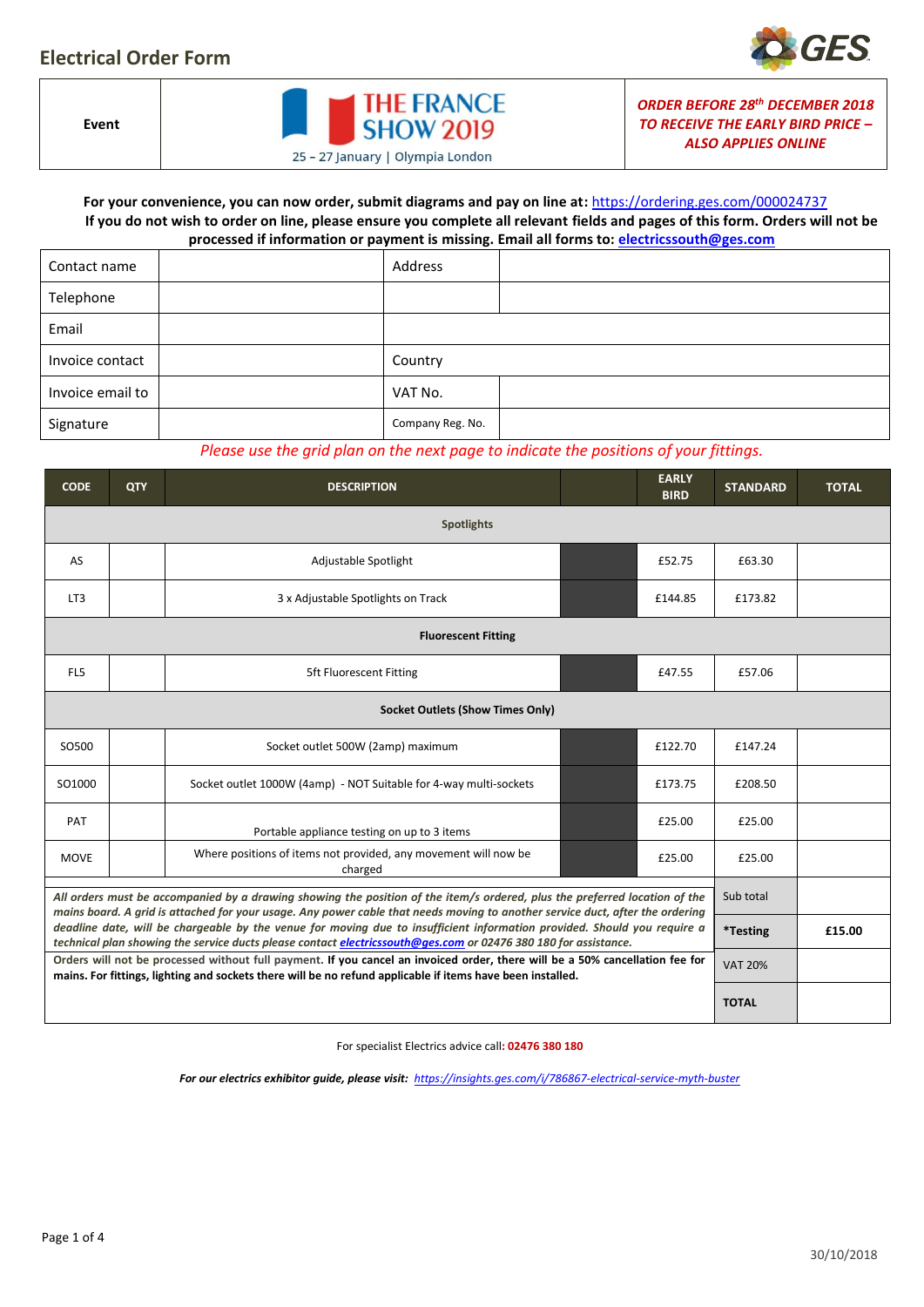**Event**

# **Please indicate the orientation of your stand in the hall on the plan below.**

**THE FRANCE SHOW 2019** 

25 - 27 January | Olympia London

### **Please use the symbols below to indicate the preferred positions of your fittings.**

**Normally the GES Mains Distribution Board is fitted to the corner of the back wall or behind the fascia.** 

**M = Mains X = Socket O = Spotlight = Fluorescent**

*ORDER BEFORE 28th DECEMBER 2018 TO RECEIVE THE EARLY BIRD PRICE – ALSO APPLIES ONLINE*

**FRONT OF STAND**

Dimensions of stand: \_\_\_\_\_ m x \_\_\_\_ m

**Where positions of electrics are not provided, any movement will now be charged at £25.**

**ALL POSITIONS ARE DEPENDANT ON SHELL SCHEME STRUCTURE**

For advice on how to complete this form, please call: 02476 380 180

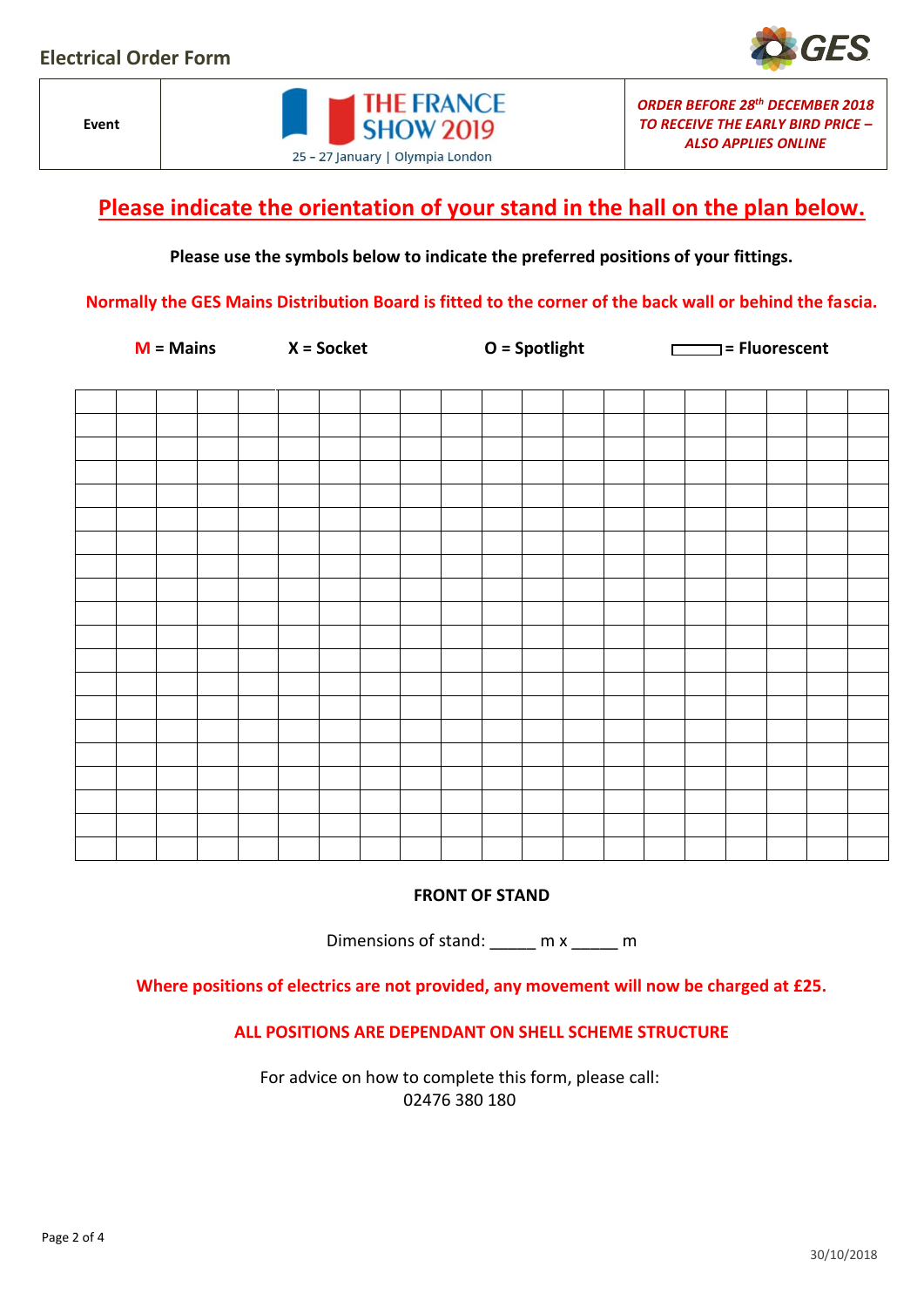

### **HOW TO PAY**

**Credit/Debit Card**

The quickest and easiest way to pay is by card. Give our team a call today to secure your order.

Tel: +44 (0) 2476 380 180

### **Bank Transfers**

Our UK and international bank transfer details are below. Please remember to quote your invoice number!

Bank Name: NatWest Bank address: PO Box 4RY, 250 Regent Street, London W1A 4RY Swift Code: NW BK GB 2L Account No: 27607275 Sort Code: 56-00-27

Bank transfers from overseas need to quote the following:

IBAN BIC: NW BK GB 2L<br>IBAN No: GB82NWBK56 GB82NWBK56002727607275

Remittances can be forwarded to remittanceemea@ges.com.

#### **Cheque**

If you would like to pay by cheque, please make it payable to Global Experience Specialists (GES) Limited and send to:

Credit Control, GES, Silverstone Drive, Coventry, CV6 6PA

**By placing this order, you are agreeing to our terms and conditions. You can view them by following the link below.**

### **Terms and conditions**

<https://ges.com/legal/terms-and-conditions>

#### **Privacy policy**

<https://ges.com/legal/privacy-policy>